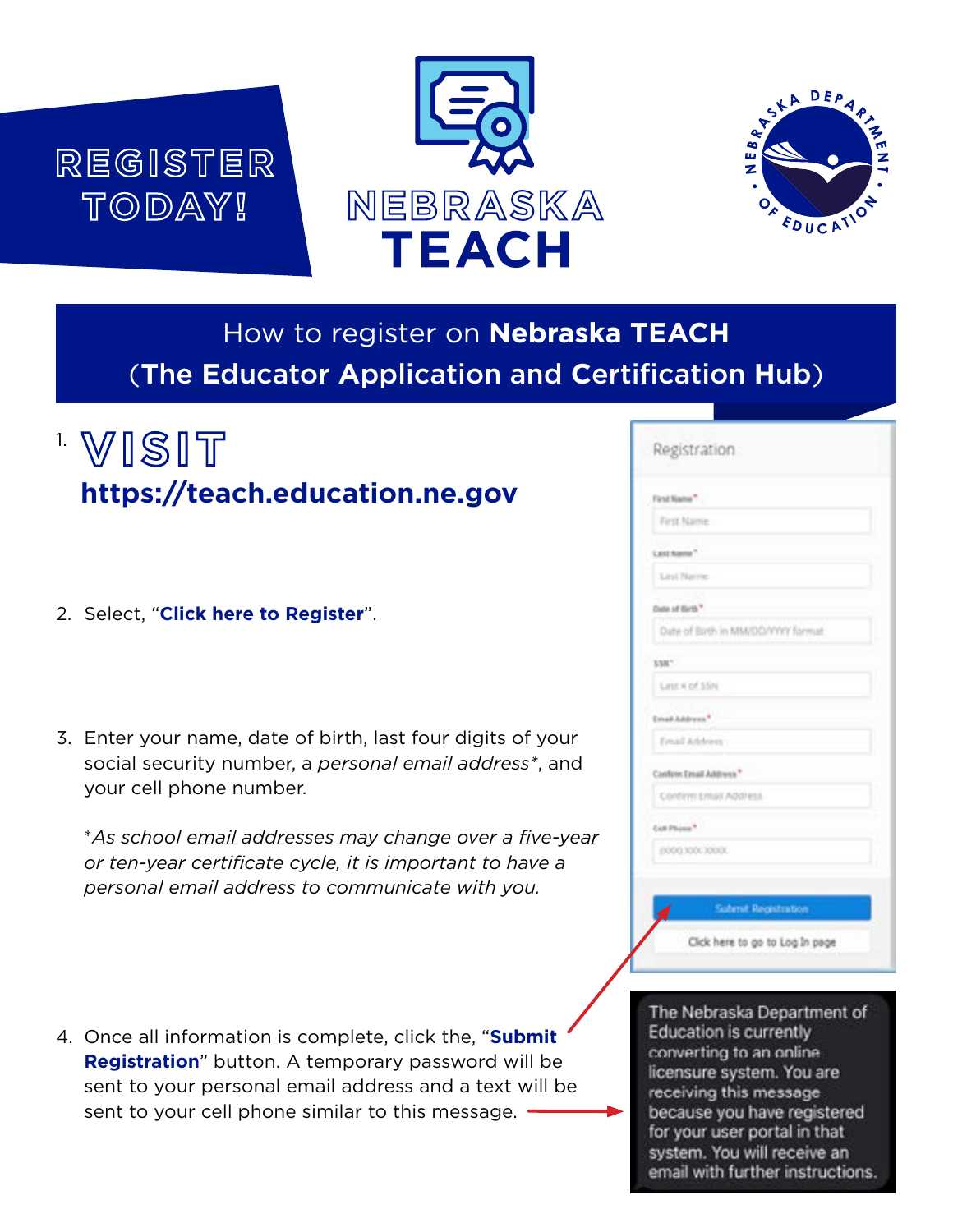| 5. If you have registered successfully, you will see this<br>message on your screen.                                                                                                                                | Registration<br>Please check your umiel a temporary password has<br>help green regal of boost, your such to has need<br>password.<br>Log In                                                                                                                                                                                                                                                                                                                                                                                                                                                                                                                                                                                                                                                                                                                                        |
|---------------------------------------------------------------------------------------------------------------------------------------------------------------------------------------------------------------------|------------------------------------------------------------------------------------------------------------------------------------------------------------------------------------------------------------------------------------------------------------------------------------------------------------------------------------------------------------------------------------------------------------------------------------------------------------------------------------------------------------------------------------------------------------------------------------------------------------------------------------------------------------------------------------------------------------------------------------------------------------------------------------------------------------------------------------------------------------------------------------|
| 6. Click the "Log In" button on your screen. Use your<br>personal email address and the temporary password<br>previously sent to your personal email as your login<br>credentials. Click the "Log In" button again. | Log In<br>This is a new renewal portal. You must Register Selors you<br>can log in. Please Click Hara on click on the Indian below<br>"Click here to Register"<br>The Chiline Renewal Phicaris requires the competiun of a one-<br>time registration. This will brovide you will control to, aroun sol-<br>be the email address seed during registration and password for<br>ling in: Click am buffort "Click here to Raupidan" for smallering<br>registration; writer all required information and click on bottom<br>"Todanit Registration". You will receive a templorary password in<br>email and josi will need to chemps your password before you.<br>liam big in. Please contact the Baard Office if you have any<br>questions or experience any source with the regulation or<br>rement into auto<br>Oper Name (Email)<br>Patrimord<br><b><i><u>ISTER SECTIONS</u></i></b> |

7. The system will prompt you to change your password. This screen will only appear the first time you register. *NOTE: You only need to register one time.* 

Type in or paste your temporary password in the "**Old Password**" field. Choose a new password and enter it into the next two fields. Click on, "**Reset Password**" when all of the fields are completed.

| Change Password                       |  |
|---------------------------------------|--|
| Out haywood<br><b>Party Committee</b> |  |
| New Farmer E.                         |  |
| <b>Curricus</b> Real Paintered        |  |
| Our hard is used for Passworth Mar-   |  |
| <b>Broad Palmering</b>                |  |

Log In

Click here to Register.

#### **Nebraska TEACH • https://teach.education.ne.gov**